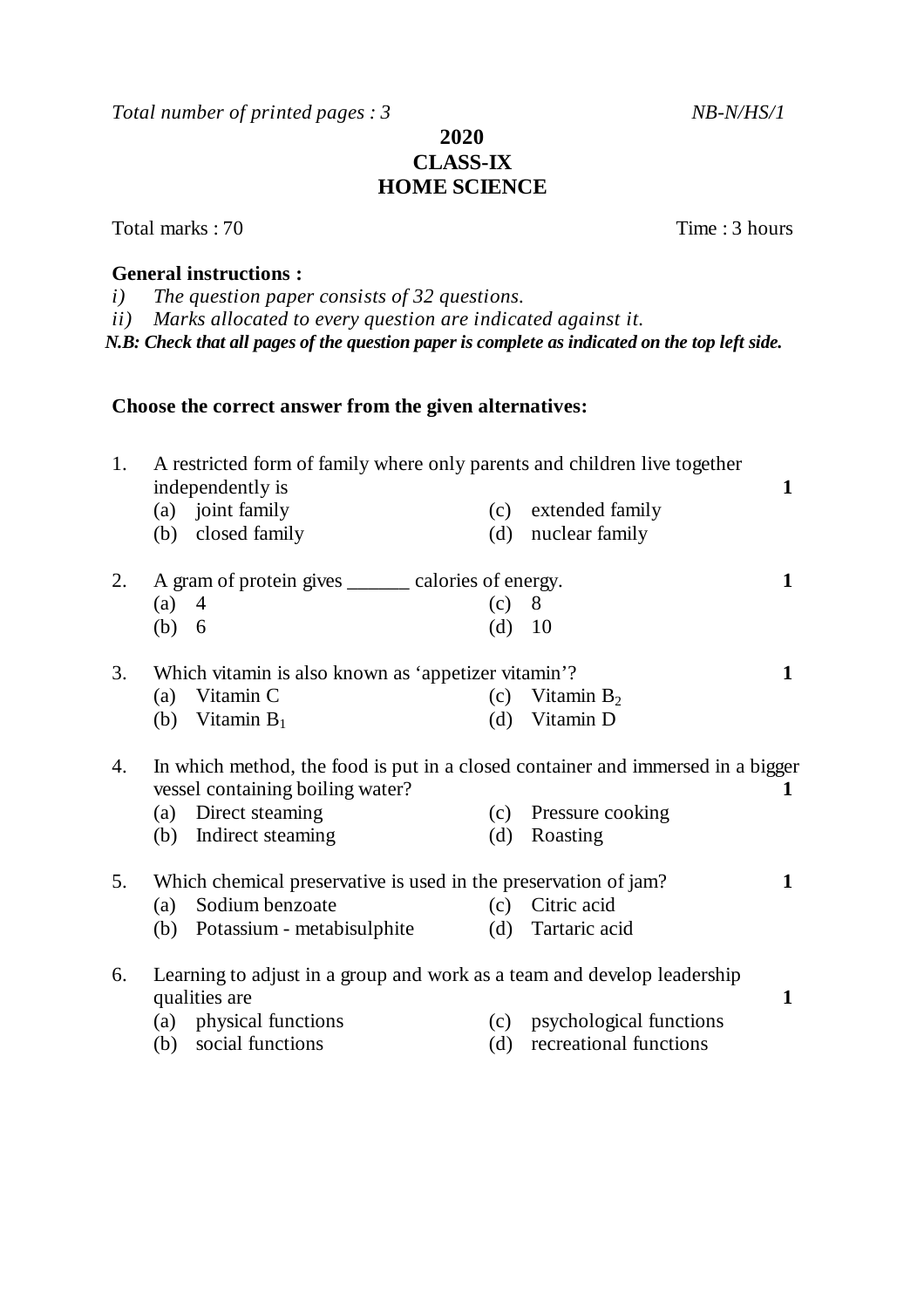| 7.  | Bore hole latrines should be _______ away from drinking water like wells etc. 1<br>$30-40$ m<br>$40-50$ m<br>(c)<br>(a)<br>(b) $60-70 \text{ m}$<br>$20-35$ m<br>(d)                                                                                                              |                  |  |  |  |
|-----|-----------------------------------------------------------------------------------------------------------------------------------------------------------------------------------------------------------------------------------------------------------------------------------|------------------|--|--|--|
| 8.  | Which treatment should be given for bruises where bleeding occurs under the<br>skin?<br>(a)<br>Milk and water solution can be poured to ease the pain<br>Cool the area with an ice pack<br>(b)<br>Wrap the patient in a blanket<br>(c)<br>Immerse the patient in water tub<br>(d) |                  |  |  |  |
| 9.  | Nylon is an example of<br>regenerated fibre<br>metal fibre<br>(a)<br>(c)<br>blended fibre<br>synthetic fibre<br>(d)<br>(b)                                                                                                                                                        | $\mathbf{1}$     |  |  |  |
| 10. | $Wood + terrylene is combined to make$<br>polycat<br>terrywool<br>(a)<br>(c)<br>terrysilk<br>terricot<br>(b)<br>(d)                                                                                                                                                               | $\mathbf{1}$     |  |  |  |
| 11. | Answer the following questions in 20-30 words :<br>How does western culture affect change in family pattern?                                                                                                                                                                      | $\boldsymbol{2}$ |  |  |  |
| 12. | Write two demerits of large family.                                                                                                                                                                                                                                               |                  |  |  |  |
| 13. | Define food. How are they classified?                                                                                                                                                                                                                                             | $\boldsymbol{2}$ |  |  |  |
| 14. | Write two functions of protein.                                                                                                                                                                                                                                                   |                  |  |  |  |
| 15. | Why is steam cooking considered the best method of cooking?                                                                                                                                                                                                                       |                  |  |  |  |
|     | 16. How does yeast act on food products?                                                                                                                                                                                                                                          |                  |  |  |  |
| 17. | Write any two advantages of sun drying of food.                                                                                                                                                                                                                                   |                  |  |  |  |
| 18. | What is the importance of sanitation at home?                                                                                                                                                                                                                                     |                  |  |  |  |
| 19. | Give any four advantages of recycling.                                                                                                                                                                                                                                            |                  |  |  |  |
| 20. | What first-aid must one exercise in case of electric shock?                                                                                                                                                                                                                       |                  |  |  |  |
| 21. | Differentiate between knitting and felting.                                                                                                                                                                                                                                       |                  |  |  |  |
| 22. | What is yarn? Why is twisting done in making a yarn?                                                                                                                                                                                                                              |                  |  |  |  |